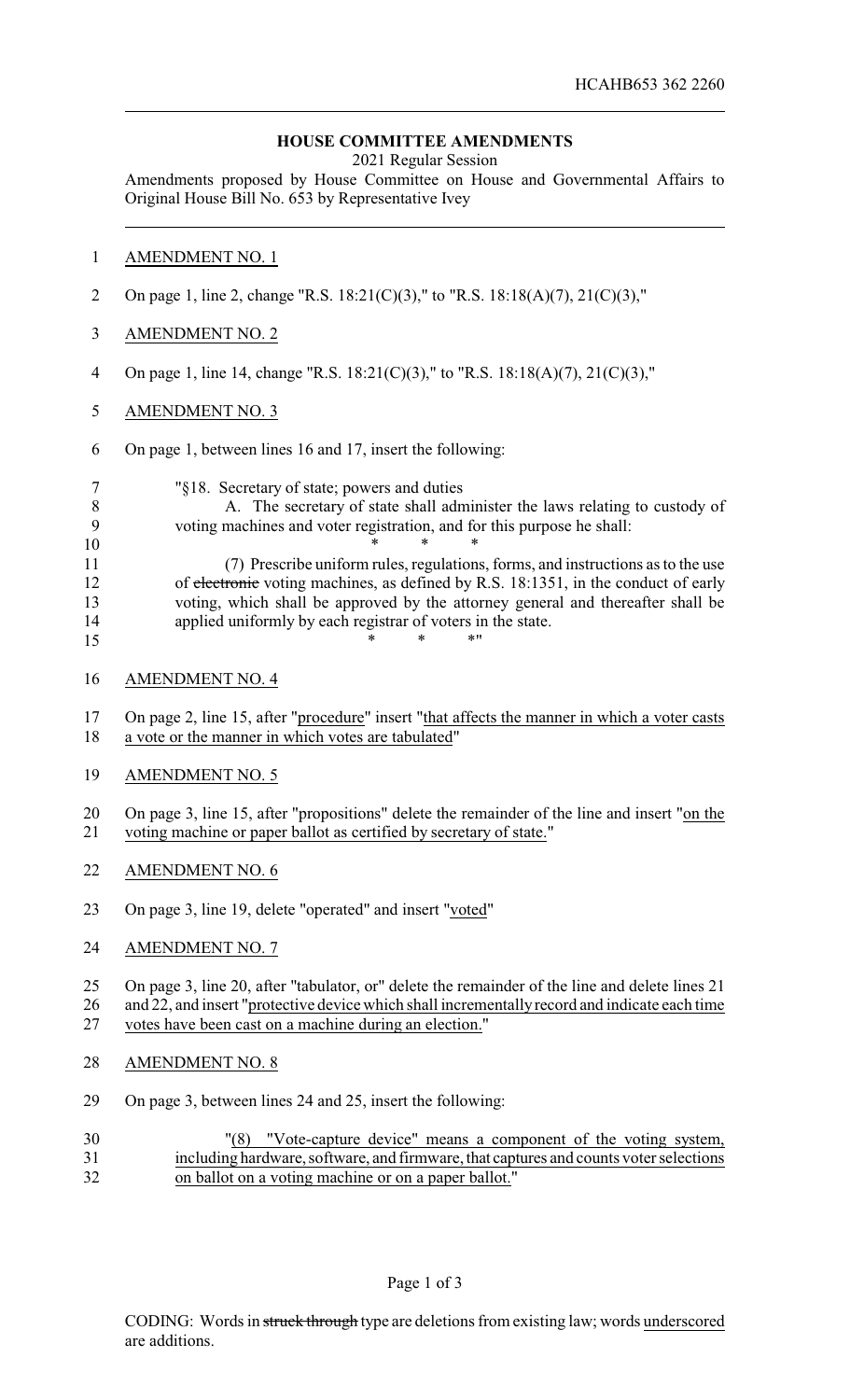- AMENDMENT NO. 9
- On page 3, at the beginning of line 25, change "(8)" to "(9)"
- AMENDMENT NO. 10
- On page 3, between lines 26 and 27, insert the following:
- "(10) "Voter-verified paper record" means a paper document that the voter can review and verify before officially casting his ballot."
- AMENDMENT NO. 11
- On page 3, line 27, change "(9)" to "(11)"
- AMENDMENT NO. 12
- On page 3, line 27, after "means the" delete the remainder of the line and delete line 28 and insert "enclosure occupied by the voter when"
- AMENDMENT NO. 13
- 13 On page 4, line 1, change "device" to "vote-capture device"
- AMENDMENT NO. 14
- On page 4, line 3, change "(10)" to "(12)"
- AMENDMENT NO. 15
- On page 4, delete lines 4 through 11 and insert the following:

 "materials, and documentation, including voting machines, voter-verified paper records, paper ballots, hardware, software, and firmware, used to define ballots, elections and ballot styles, configure voting equipment, identify and validate voting 21 equipment configurations, perform logic and accuracy tests, activate ballots for voters, cast and count votes, report or display election results, and maintain and 22 voters, cast and count votes, report or display election results, and maintain and<br>23 roduce any auditable data and the software, firmware, hardware, and documentation produce any auditable data and the software, firmware, hardware, and documentation required to program, control, and support such equipment. "Voting system" also includes the vendor's practices and documentation used to identify system components and versions of such components, test the system during its development 27 and maintenance, maintain records of system errors and defects, determine specific 28 system changes made after initial certification, and make available any materials to 29 the voter generate reports, export election data, including election results, archive election data, and produce records in support of audits."

- AMENDMENT NO. 16
- On page 4, line 13, after "equipment," insert "early voting,"
- AMENDMENT NO. 17
- On page 4, line 16, after "by mail, insert "for early voting as provided in this Title,"
- AMENDMENT NO. 18
- On page 5, delete line 9, and insert the following: